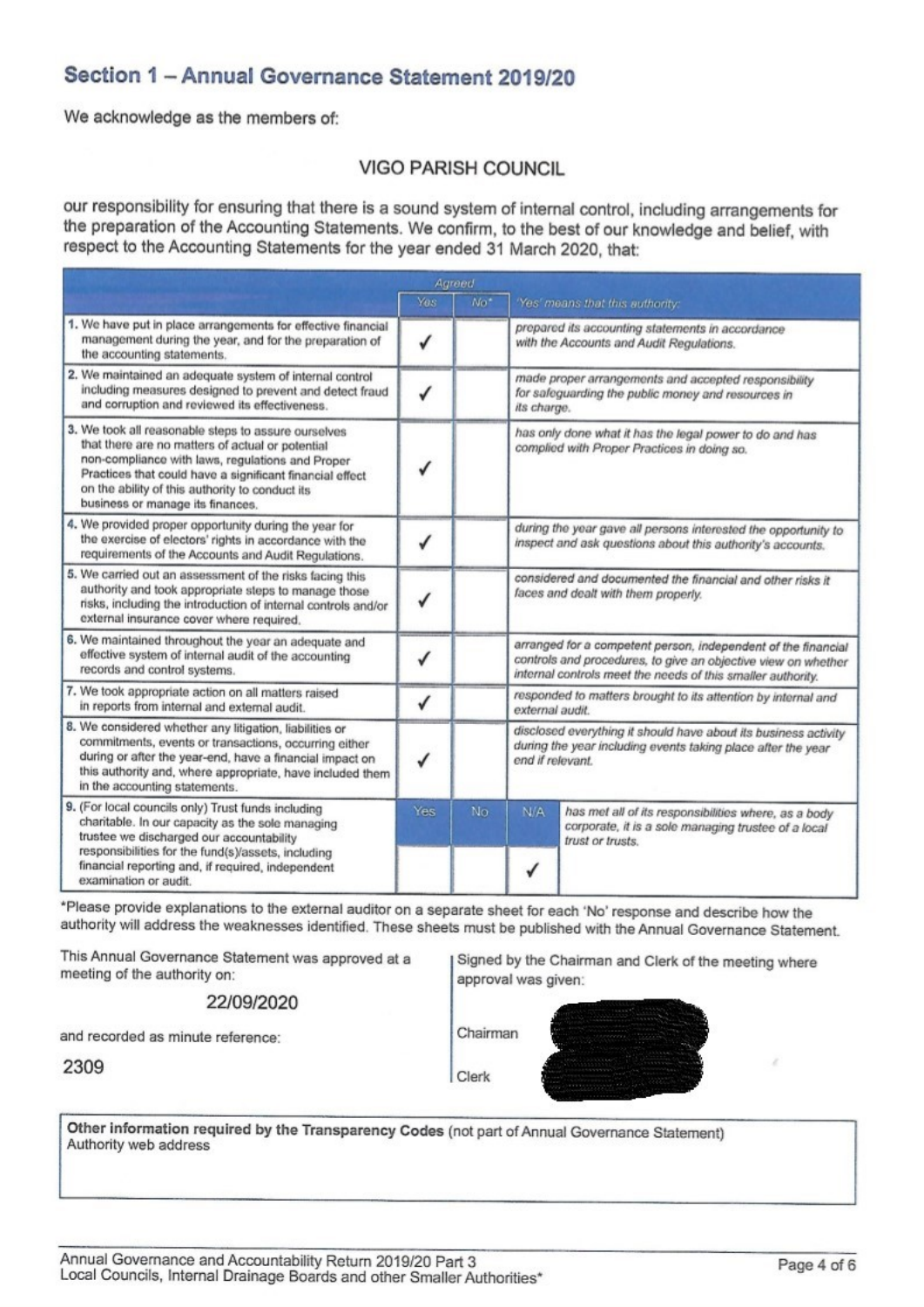# Section 2 - Accounting Statements 2019/20 for

## **VIGO PARISH COUNCIL**

|                                                                                        | Year ending           |                        | Notes and guidance                                                                                                                                                                                               |  |  |
|----------------------------------------------------------------------------------------|-----------------------|------------------------|------------------------------------------------------------------------------------------------------------------------------------------------------------------------------------------------------------------|--|--|
|                                                                                        | 31 March<br>2019<br>£ | 31 March<br>2020<br>£. | Please round all figures to nearest £1, Do not leave any.<br>boxes blank and report £0 or Nil balances. All figures must<br>agree to underlying financial records.                                               |  |  |
| 1. Balances brought<br>forward                                                         | 22,803                | 32,560                 | Total balances and reserves at the beginning of the year<br>as recorded in the financial records. Value must agree to<br>Box 7 of previous year.                                                                 |  |  |
| 2. (+) Precept or Rates and<br>Levies                                                  | 98,610                | 102,165                | Total amount of precept (or for IDBs rates and levies)<br>received or receivable in the year. Exclude any grants<br>received.                                                                                    |  |  |
| 3. (+) Total other receipts                                                            | 18,586                | 313                    | Total income or receipts as recorded in the cashbook less<br>the precept or rates/levies received (line 2). Include any<br>grants received.                                                                      |  |  |
| 4. (-) Staff costs                                                                     | 13,983                | 17,073                 | Total expenditure or payments made to and on behalf<br>of all employees. Include gross salaries and wages,<br>employers NI contributions, employers pension<br>contributions, gratuities and severance payments. |  |  |
| 5. (-) Loan interest/capital<br>repayments                                             | 1,090                 | 2,152                  | Total expenditure or payments of capital and interest<br>made during the year on the authority's borrowings (if any).                                                                                            |  |  |
| 6. (-) All other payments                                                              | 92,366                | 86,323                 | Total expenditure or payments as recorded in the cash-<br>book less staff costs (line 4) and loan interest/capital<br>repayments (line 5).                                                                       |  |  |
| 7. (=) Balances carried<br>forward                                                     | 32,560                | 29,490                 | Total balances and reserves at the end of the year. Must<br>equal $(1+2+3) - (4+5+6)$ .                                                                                                                          |  |  |
| 8. Total value of cash and<br>short term investments                                   | 28,644                | 23,433                 | The sum of all current and deposit bank accounts, cash<br>holdings and short term investments held as at 31 March -<br>To agree with bank reconciliation.                                                        |  |  |
| 9. Total fixed assets plus<br>long term investments<br>and assets                      | 180,130               | 18,130                 | The value of all the property the authority owns - it is made<br>up of all its fixed assets and long term investments as at<br>31 March.                                                                         |  |  |
| 10. Total borrowings                                                                   | 9,000                 | 7,000                  | The outstanding capital balance as at 31 March of all loans<br>from third parties (including PWLB).                                                                                                              |  |  |
| 11. (For Local Councils Only) Disclosure note<br>re Trust funds (including charitable) |                       | Yes.<br>No.            | The Council, as a body corporate, acts as sole trustee for<br>and is responsible for managing Trust funds or assets.                                                                                             |  |  |
|                                                                                        |                       | √                      | N.B. The figures in the accounting statements above do<br>not include any Trust transactions.                                                                                                                    |  |  |

I certify that for the year ended 31 March 2020 the Accounting | Statements in this Annual Governance and Accountability Return have been prepared on either a receipts and payments or income and expenditure basis following the guidance in Governance and Accountability for Smaller Authorities - a Practitioners' Guide to Proper Practices and present fairly the financial position of this authority.

Signed by Responsible Financial Officer before being presented to the authority for approval



Date

I confirm that these Accounting Statements were approved by this authority on this date:

22/09/2020

as recorded in minute reference:

2310

Signed by Chairman of the meeting where the Accounting Statements w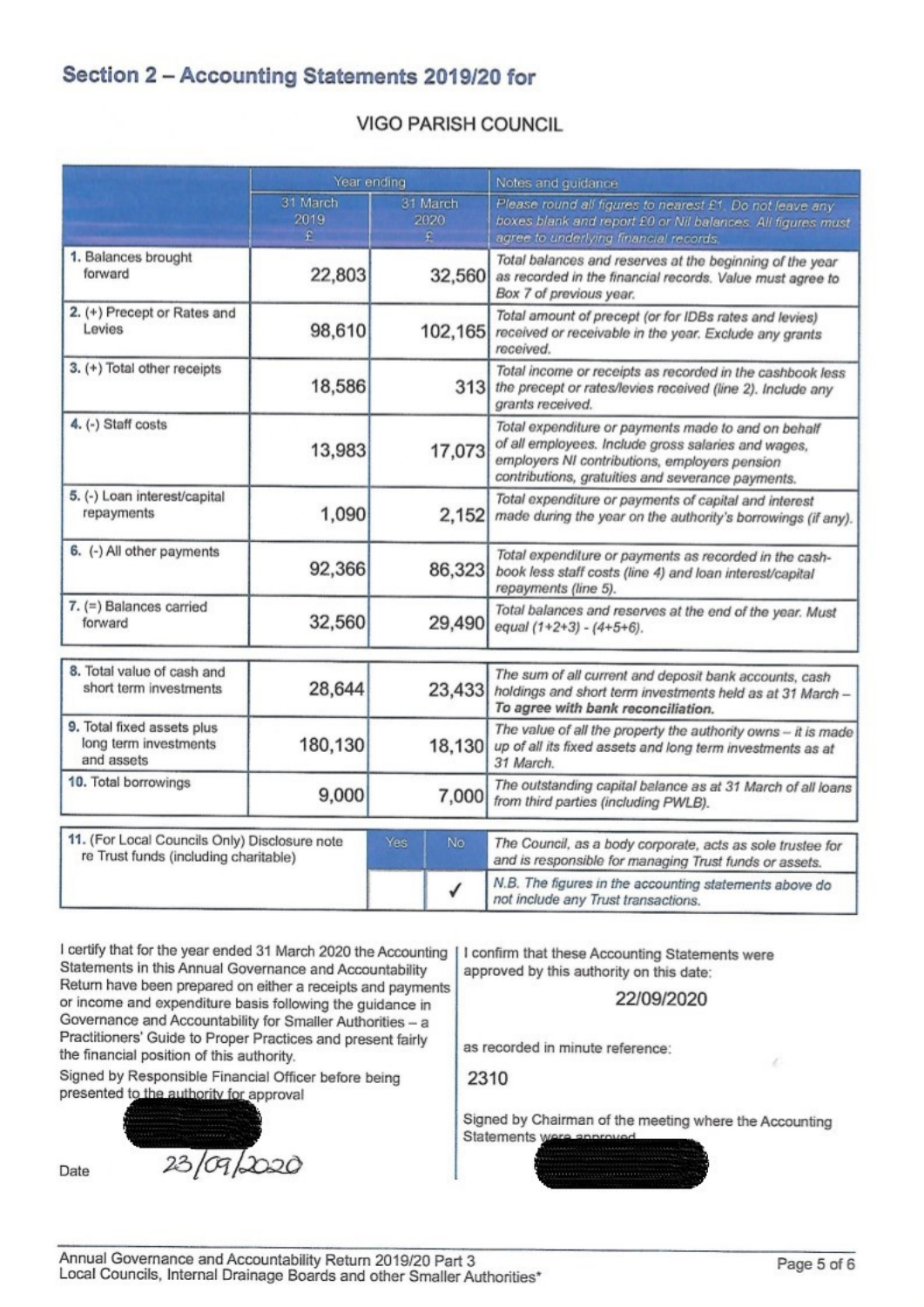### **Section 3 – External Auditor Report and Certificate 2019/20**

In respect of **Vigo Parish Council - KE0297**

#### 1 Respective responsibilities of the body and the auditor

This authority is responsible for ensuring that its financial management is adequate and effective and that it has a sound system of internal control. The authority prepares an Annual Governance and Accountability Return in accordance with *Proper Practices* which:

- summarises the accounting records for the year ended 31 March 2020; and
- confirms and provides assurance on those matters that are relevant to our duties and responsibilities as external auditors.

Our responsibility is to review Sections 1 and 2 of the Annual Governance and Accountability Return in accordance with guidance issued by the National Audit Office (NAO) on behalf of the Comptroller and Auditor General (see note below). Our work **does not** constitute an audit carried out in accordance with International Standards on Auditing (UK & Ireland) and **does not** provide the same level of assurance that such an audit would do.

### 2 External auditor report 2019/20

Except for the matters reported below, on the basis of our review of Sections 1 and 2 of the Annual Governance and Accountability Return (AGAR), in our opinion the information in Sections 1 and 2 of the AGAR is in accordance with Proper Practices and no other matters have come to our attention giving cause for concern that relevant legislation and regulatory requirements have not been met.

The smaller authority failed to approve the AGAR in time to publish it before 1 September 2020, the date required by the Accounts and Audit Regulations 2015 as amended by SI 2020/404 the Accounts and Audit (Coronavirus) (Amendment) Regulations 2020, and did not disclose this by answering 'No' to Section 1, Box 1.

The AGAR has not been approved in accordance with the Accounts and Audit Regulations 2015. Section 2 was not signed by the Responsible Finance Officer before approval.

The AGAR was not accurately completed before submission for review. Please ensure that amendments are corrected in the prior year comparatives when completing next year's AGAR. The figure in Section 2, Box 9 should read £180,130.

Other matters not affecting our opinion which we draw to the attention of the authority:

We note that the smaller authority did not comply with Regulation 15 of the Accounts and Audit Regulations 2015 as amended by SI 2020/404 the Accounts and Audit (Coronavirus) (Amendment) Regulations 2020 as it failed to make proper provision during the year 2020/21 for the exercise of public rights, since the 30 working day period for the exercise of public rights did not start on or before 1 September 2020.As a result, the smaller authority must answer 'No' to Assertion 4 of the Annual Governance Statement for 2020/21 and ensure that it makes proper provision for the exercise of public rights during 2021/22.

### 3 External auditor certificate 2019/20

We certify that we have completed our review of Sections 1 and 2 of the Annual Governance and Accountability Return, and discharged our responsibilities under the Local Audit and Accountability Act 2014, for the year ended 31 March 2020.

| <b>External Auditor Name</b>                                                                                                                                                                                  |                   |      |            |  |  |  |  |
|---------------------------------------------------------------------------------------------------------------------------------------------------------------------------------------------------------------|-------------------|------|------------|--|--|--|--|
| <b>PKF LITTLEJOHN LLP</b>                                                                                                                                                                                     |                   |      |            |  |  |  |  |
| <b>External Auditor Signature</b>                                                                                                                                                                             | Phf Littlepen Lep | Date | 28/11/2020 |  |  |  |  |
| * Note: the NAO issued guidance applicable to external auditors' work on limited assurance reviews for 2019/20 in Auditor<br>Guidance Note AGN/02. The AGN is available from the NAO website (www.nao.org.uk) |                   |      |            |  |  |  |  |